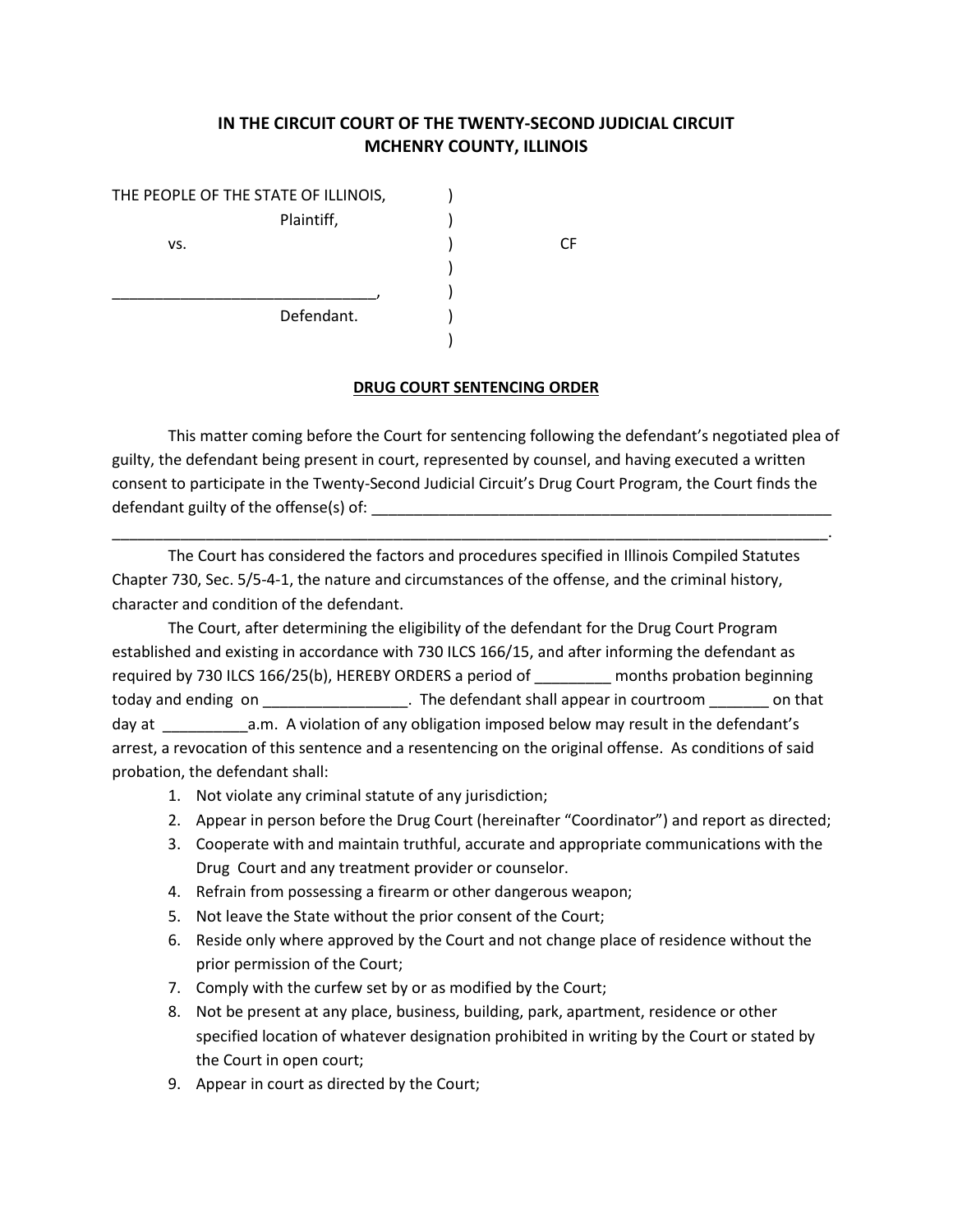- 10. Permit a Specified Court Services Officer to visit him/her at his/her home, place of employment, treatment facility, residential placement or elsewhere;
- 11. Pay a fine of  $\zeta$  \_\_\_\_\_\_\_, a laboratory fee of  $\zeta$  \_\_\_\_\_\_, a street value fine of  $\zeta$  \_\_\_\_\_, a DNA indexing fee of \$\_\_\_\_\_\_\_\_and court costs through the Office of the Clerk of the Circuit Court which are to be paid as agreed in the Drug Court Program Contract;
- 12. Pay for probation services to the Circuit Court Clerk at a rate of \$25.00 per month (or \$\_\_\_\_\_\_\_\_\_\_) during the term of probation;
- 13. Pay for all treatment and counseling based upon ability to pay, satisfy all co-pay requirements under the Drug Court Program Contract and cooperate with probation in connection with all claims for insurance reimbursement for treatment that may be covered under insurance programs where the defendant is included or covered;
- 14. Work or pursue a course of study or vocational training as may be directed by the Court;
- 15. Undergo all medical, psychiatric or psychological and substance evaluations as directed by the Court;
- 16. Complete all treatment, aftercare, counseling, and drug education programs as directed by the Court or the treatment provider and follow all program rules.
- 17. Submit to random urine, breathalyzer and other testing whenever and wherever directed by the Court;
- 18. Not use or be in possession of any alcoholic beverage, cannabis or any controlled substance (unless specifically prescribed for defendant by a physician) or be in the presence of anyone else using or in possession of cannabis or controlled substances;
- 19. Take all medications as directed by a treating physician or psychiatrist in the exact dosage and times as prescribed and show the prescription to the Court at the time the prescription is made;
- 20. Immediately report to the Coordinator or to the Court and appear in court at the next regular Drug Court session if voluntary leaving or if involuntary discharged from any program without satisfactory completion;
- 21. Serve the following term of imprisonment as a condition of the sentence and shall abide by the rules and regulations of said facility to which he/she is ordered
	- [ ] a determinate term of \_\_\_\_\_\_\_ days in the custody of the County Sheriff with credit for days actually served.
	- [ ] day for day credit [shall] [shall not] apply (circle one);
- 22. Make restitution to \_\_\_\_\_\_\_\_\_\_\_\_\_\_\_\_\_\_\_\_\_\_\_\_\_\_\_\_\_\_\_\_\_\_\_\_\_\_ in the amount of \$ \_\_\_\_\_\_\_\_ per month jointly and severally with any codefendants through the Circuit Court Clerk;
- 23. Perform **construents in Automa** hours of Public Service Employment as directed by the Coordinator or a probation officer;
- 24. Comply with and abide by all requirements and sanctions not specifically set forth herein but permitted under the Drug Court Program Contract or under the Drug Court Treatment Act (730 ILCS 166/25), including, but not limited to incarceration;
- 25. Other Conditions: